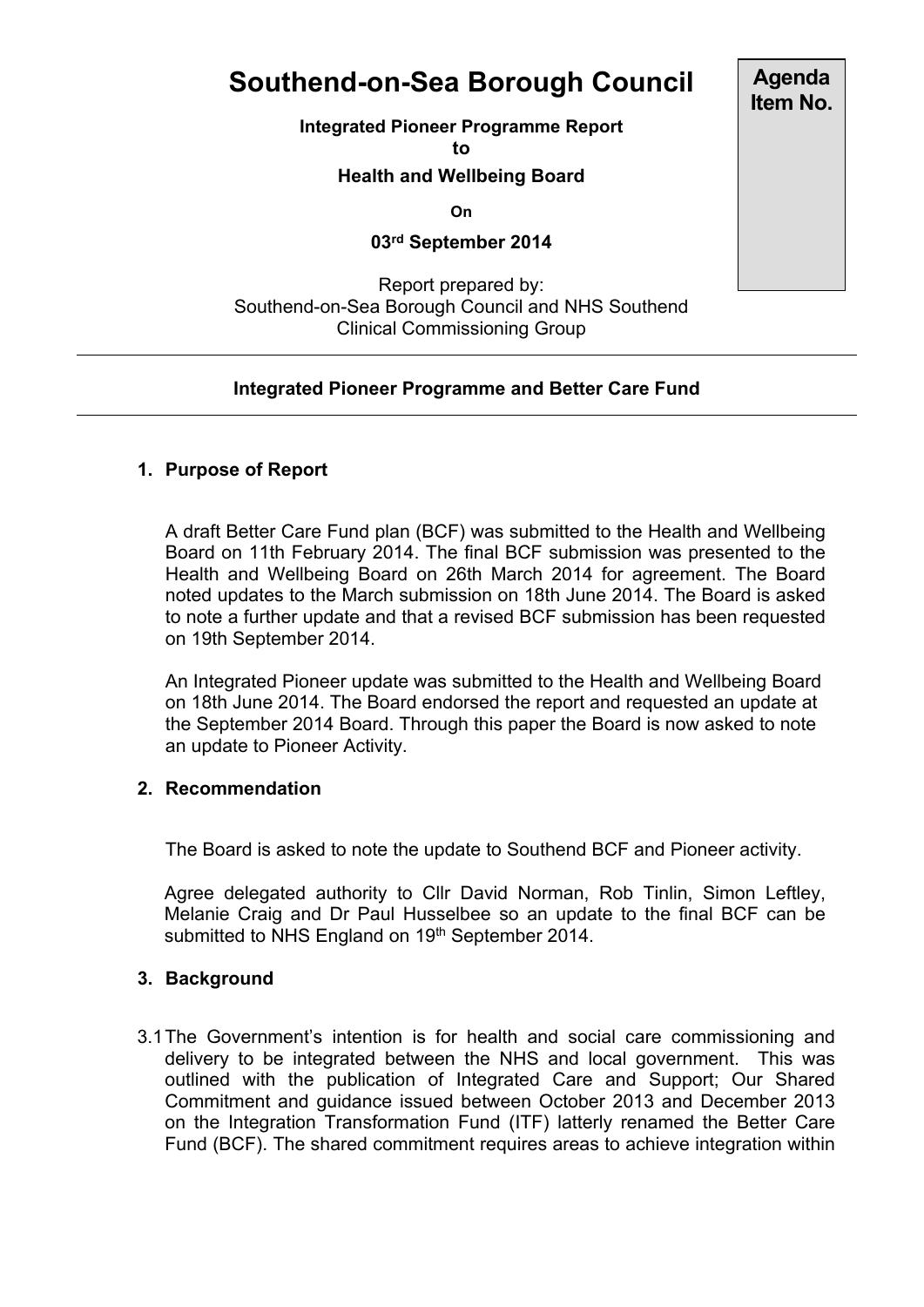5 years and for Clinical Commissioning Groups to develop five year plans by June 2014.

- 1.3. The Better Care Fund submission, approved by the Board on  $26<sup>th</sup>$  Match 2014, represents a medium term plan covering a year of preparation (2014-15) and a year of delivery (2015-16). The Fund is pooled and created from existing funding streams with the expectation that monies are reallocated over the two year period to achieve the key objectives of the Better Care Fund.
- 1.4. There is no prescriptive blue print for implementation, however guidance issued on the 17th October encouraged Local Authorities and CCGs to

*"create a shared plan for the totality of health and social care activity and expenditure that will have benefits way beyond the effective use of the mandated pooled fund. We encourage Health and Wellbeing Boards to extend the scope of the plan and pooled budgets."*

Our status as Integrated Pioneer is the vehicle to deliver the shared plan.

- 1.5. The key aims of the Better Care Fund are set out by Government and performance will be measured against these objectives.
- 1.6. The key aims are:
	- Protection for social care services.
	- Seven day working across health and social care to support hospital discharge and avoid hospital admission.
	- Data sharing.
	- Joint planning and assessments.
	- Identification of a lead accountable professional for joint packages of care.
	- Agreement on impact on the acute sector.
- 1.7. The Southend fund allocation is £687k for 14/15 and £12,772k for 15/16 of which £3,358k is potentially subject to pay-for-performance measures. The £3.8bn being made available through the Better Care Fund is not 'new' money.
- 1.8. The integration approach in Southend is being driven by a strategic alliance, governed via the Joint Executive Group (JEG), with the overarching aim of ensuring "that Southend is the healthiest town in England by 2020 for all residents from birth to old age". The alliance is comprised of:
	- Southend on Sea Borough Council
	- Southend Clinical Commissioning Group
	- Southend University Hospital NHS Foundation Trust
	- South Essex Partnership University NHS Foundation Trust
- 1.9. At a high level the integration will build on existing initiatives and trial new ways of working in the areas of:
	- Prevention & Engagement;
	- Joint Commissioning; and
	- Service delivery